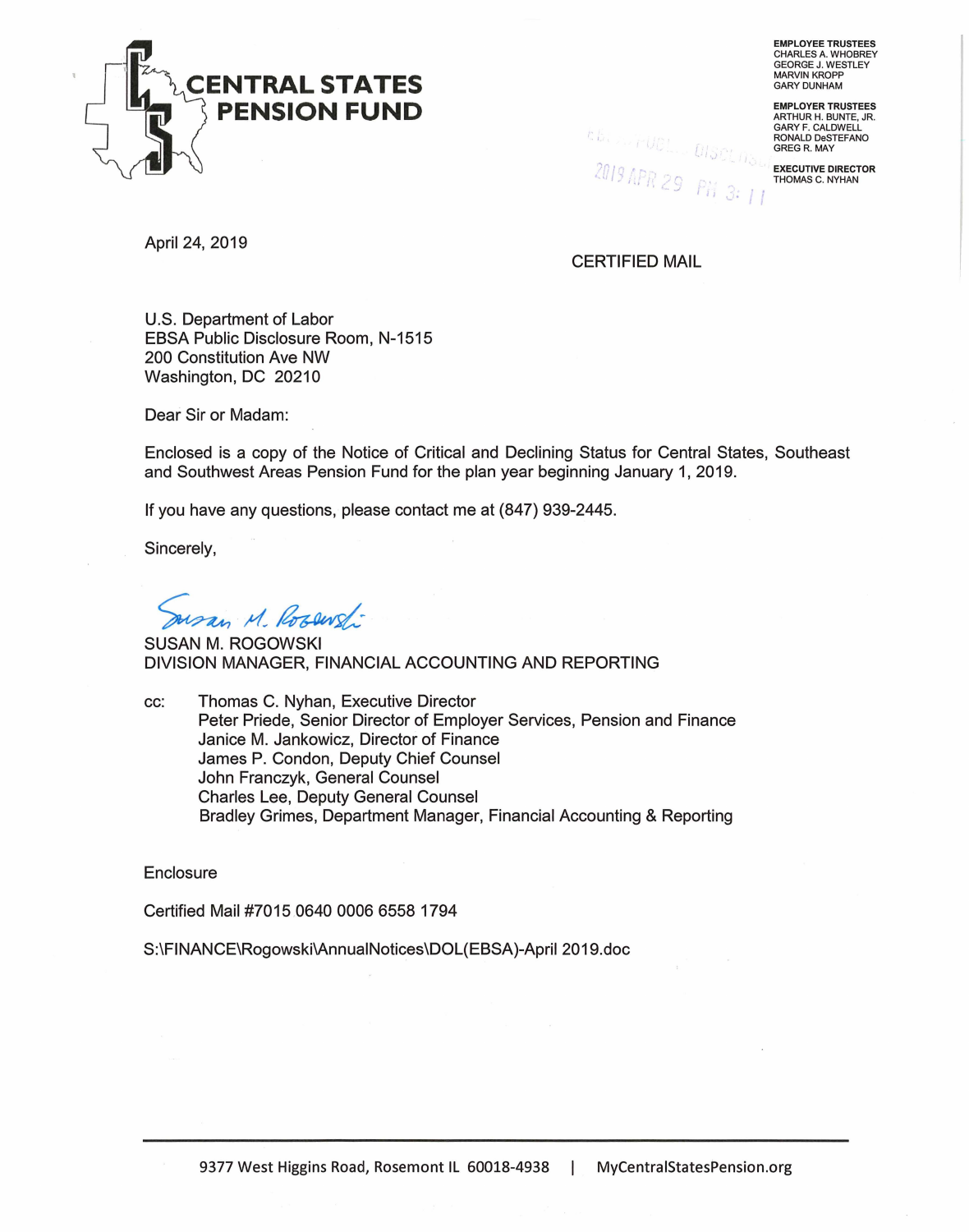### **Notice of Critical and Declining Status Central States, Southeast and Southwest Areas Pension Plan**

This is to inform you that on March 29, 2019 the plan actuary certified to the U.S. Department of the Treasury, and also to the plan sponsor, that the plan is in critical and declining status for the plan year beginning January 1, 2019. Federal law requires that you receive this notice.

## **Critical and Declining Status**

The plan is considered to be in critical and declining status because it has funding or liquidity problems, or both. More specifically, the plan's actuary determined that: (1) the plan has an accumulated funding deficiency for the current plan year and over the next three plan years, the plan is projected to have an accumulated funding deficiency for the 2020 through 2022 plan years; (2) the funded percentage of the plan is less than 65%, the plan has an accumulated funding deficiency for the current plan year, and over the next four plan years, the plan is projected to have an accumulated funding deficiency for the 2020 through 2023 plan years; (3) the sum of the plan's normal cost and interest on the unfunded benefits for the current plan year exceeds the present value of all expected contributions for the year; the present value of vested benefits of inactive participants is greater than the present value of vested benefits of active participants; the plan has an accumulated funding deficiency for the current plan year, and over the next four plan years, the plan is projected to have an accumulated funding deficiency for the 2020 through 2023 plan years; (4) the funded percentage of the plan is less than 65%, and the sum of the fair market value of plan assets plus the present value of projected contributions for the current plan year and each of the 6 succeeding plan years is less than the present value of all nonforfeitable benefits projected to be payable under the plan during the current plan year and each of the 6 succeeding plan years (plus administrative expenses for such plan years); (5) the plan was in critical status last year, the plan has an accumulated funding deficiency for the current plan year, and over the next 9 years, the plan is projected to have an accumulated funding deficiency for the 2020 through 2028 plan years; and (6) the plan is projected to become insolvent in 2025.

### **Rehabilitation Plan**

Federal law requires pension plans in critical and declining status to adopt a rehabilitation plan aimed at restoring the financial health of the plan. This is the fifth year the plan has been in critical and declining status (such status was added by the Multiemployer Pension Reform Act of 2014 (MPRA)). The prior eight years the plan was in critical status. The law permits pension plans to reduce, or even eliminate, benefits called "adjustable benefits" as part of a rehabilitation plan. If your adjustable benefits were reduced or eliminated, you would have received a separate notice. On April 8, 2008, you were notified that as of April 8, 2008 the plan is not permitted to pay lump sum benefits (or any other payment in excess of the monthly amount paid under a single life annuity) while it is in critical status. If the trustees of the plan determine that further benefit reductions are necessary, you will receive a separate notice in the future identifying and explaining the effect of those reductions. Any reduction of adjustable benefits (other than a repeal of a recent benefit increase, as described below) will not reduce the level of a participant's basic benefit payable at normal retirement. In addition, the reductions may only apply to participants and beneficiaries whose benefit commencement date is on or after April 8, 2008.

#### **Adjustable Benefits**

The plan offers the following adjustable benefits which may be reduced or eliminated as part of any rehabilitation plan the pension plan may adopt:

Post-retirement death benefits;

Sixty-month payment guarantees;

Disability benefits (if not yet in pay status);